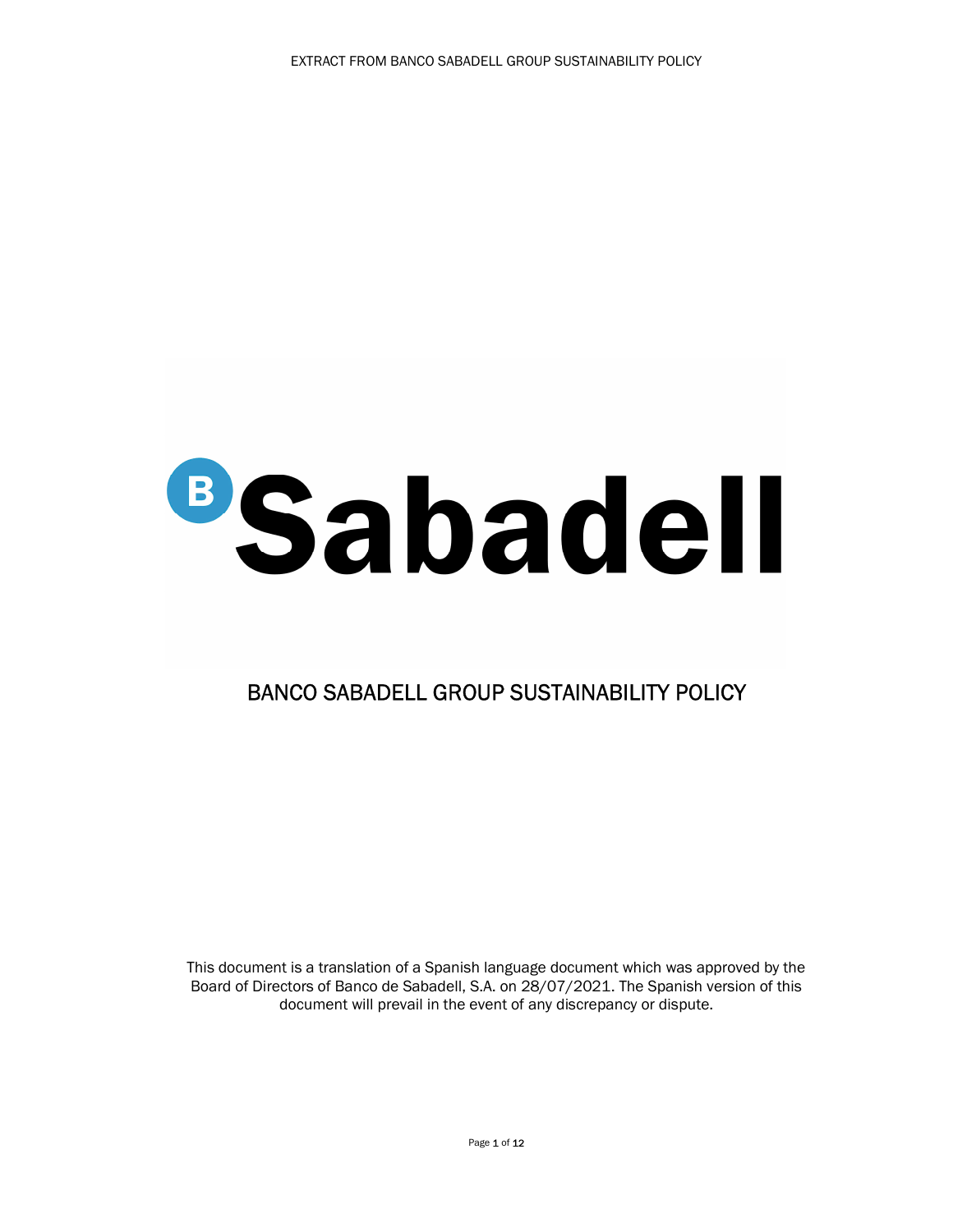### 1. Introduction

This document defines the Sustainability Policy of Banco Sabadell Group (hereinafter, "the Group") which has become part of its business purpose and strategy. The transformation process carried out in recent years, based on digitalisation and new information technologies, has incorporated the changes entailed by the transition towards a sustainable economy and sustainable development.

### 1.1 Definition

Sustainability is development that meets current needs without compromising capacity for future generations, ensuring a balance between economic growth, care for the environment and social welfare. For Banco Sabadell Group, which has been undertaking its commitment to society since its inception, sustainability has become part of the business strategy and its transformation process, and with this, it wishes to contribute to this balance, working to overcome the consequences of climate change, generating long-term economic, environmental and social value.

The Sustainability Policy (hereinafter, the Policy) is aimed at framing the Group's activities and organisation within ESG (Environmental, Social and Governance) parameters, which incorporate environmental, social and corporate governance factors into decision-making and, at the same time, based on these parameters, address the needs and concerns of all its stakeholders.

Accordingly, Banco Sabadell Group, in addition to the commitments signed at national and international level detailed in Section 1.4 of this Policy, bases its commitment to society, the environment and the fight against climate change on the Sustainable Development Goals (SDGs), the United Nations Principles for Responsible Banking (of which it is a founding signatory), the 2015 Paris Agreement, as well as the recommendations of the Task Force on Climate-Related Financial Disclosures (TCFD).

A substantial part of the development of the various tools and initiatives in the area of sustainability is detailed in the Sustainability Plan which is implemented in different action plans, among them the Sustainable Finance Plan, which is made up of four main pillars:

- Support customers in the transition towards a sustainable economy
- Make it easier for investors to contribute to sustainability
- Adapt the organisation to this new paradigm
- Contribute to the transition towards a sustainable society

### 1.2 Purpose and unit responsible

This Policy aims to establish the core principles which the Group employs to address the challenges posed by sustainability, to define the management parameters, as well as the organisation and governance structure necessary for its optimal implementation.

This Policy is the responsibility of the Sustainability Division of Banco Sabadell Group.

### 1.3 Scope of application

This Policy is applicable to Banco Sabadell Group and to each of the Group companies.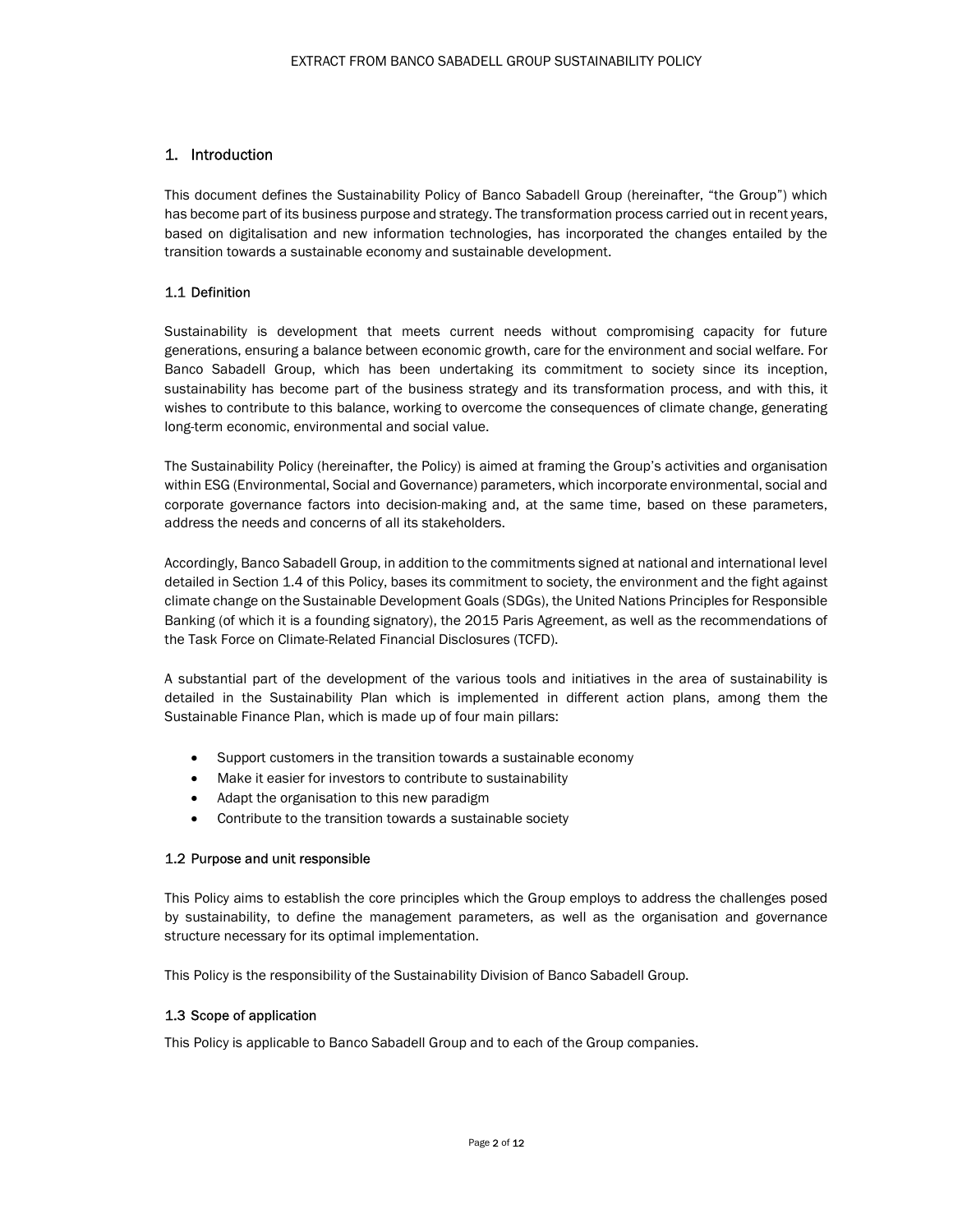### 1.4 Regulatory framework

### 1.4.1 Regulatory and supervisory guidelines

Banco Sabadell Group, as a financial institution, is subject to the regulatory and supervisory guidelines on sustainability matters in force, both at national and international level. At the time of approval of this Policy, these were:

- The EC Sustainable Finance Action Plan (2018) which guides the financial sector's contribution to the goal of achieving a more sustainable global economy, and which establishes 10 objectives:
	- i. Establish an EU classification system for sustainable activities (taxonomy);
	- ii. Create standards and labels for green financial products;
	- iii. Encourage investment in sustainable projects;
	- iv. Incorporate sustainability in the provision of financial advice;
	- v. Develop sustainable benchmarks;
	- vi. Better integrate sustainability into credit ratings and market research;
	- vii. Clarify the obligations of institutional investors and asset managers;
	- viii. Incorporate sustainability into prudential requirements;
	- ix. Strengthen sustainability disclosure and develop accounting standards;

x. Promote sustainable corporate governance and reduce short-termism in capital markets.

- ECB "Guide on climate-related and environmental risks".
- The European Green Deal (2019) which sets out a roadmap with actions to boost resource efficiency by moving towards a clean and circular economy, as well as restoring biodiversity and reducing pollution.
- Law 2/2011 of 4 March on Sustainable Economy.
- General Disability Law.
- Law 11/2018, of 28 December, which amends the Code of Commerce, the revised text of the Capital Companies Act approved by Royal Legislative Decree 1/2010, of 2 July, and Law 22/2015, of 20 July, on Auditing of Accounts, in matters of non-financial disclosures and diversity (hereinafter, Law 11/2018 on non-financial disclosures and diversity), which transposes Directive 2014/95/EU of the European Parliament and of the Council amending Directive 2013/34/EU as regards disclosure of non-financial information and information on diversity by certain large corporations.
- **Good Governance Code of Listed Companies** of the Spanish National Securities Market Commission (CNMV) revised on 25 June 2020 (in particular with regard to Recommendation 55).
- EBA-Action Plan on Sustainable Finance (December 2019).
- ESMA-Sustainable Finance Strategy (February 2020).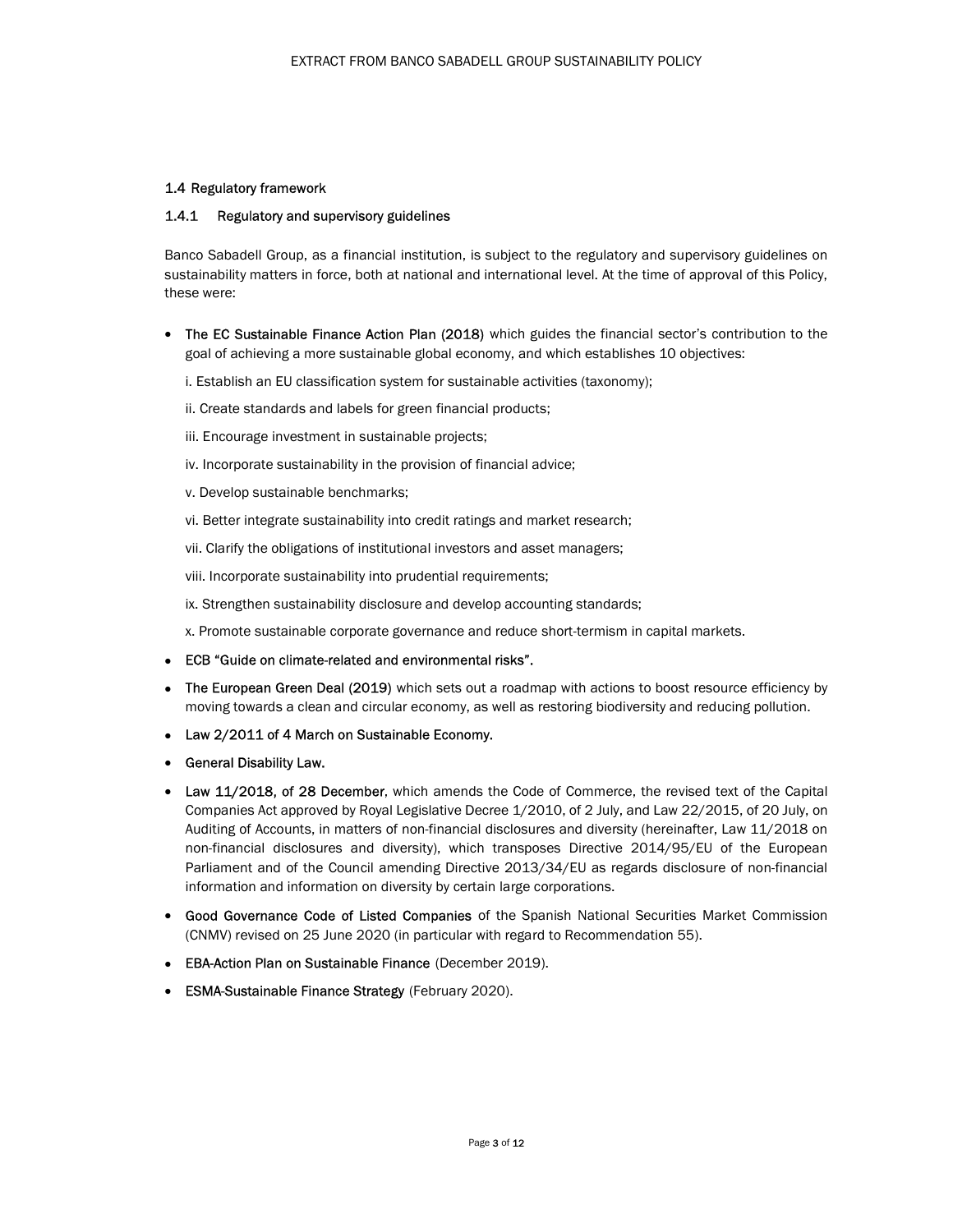### 1.4.2 National and international initiatives and commitments

Banco Sabadell Group's commitment to sustainability also takes the form of its voluntary adherence to various national and international initiatives and commitments:

- United Nations Global Compact on human rights, labour, environment and anti-corruption (signed in 2005).
- UNEP FI Principles for Responsible Banking (founding member since 2019).
- UN Principles for Responsible Investment: individually signed by various investees and subsidiaries of the Bank: BanSabadell Pensiones E.G.F.P., S.A. (in 2012), Aurica Capital (in 2016), BanSabadell Pentapension Empresa FP (in 2020), Banco Sabadell Employees' Pension Fund MF2000 (in 2020), Banco Sabadell Employees' Pension Fund GM (in 2020).
- Equator Principles (signed in 2011).
- Carbon Disclosure Project (CDP) (signed in 2012).
- "Collective Commitment to Climate Action" of AEB, CECA and ICO (adherence in 2019).
- "CEO for Diversity" initiative promoted by the Adecco Foundation and CEOE (signed in 2019).
- Task Force on Climate-Related Financial Disclosures (TCFD) recommendations (adherence in November 2020).
- IOSCO-Recommendations related to sustainable finance (June 2019).

### 2. Principles and management parameters

### 2.1 Principles

Through this Policy, Banco Sabadell Group establishes a series of principles to adapt the organisation to the challenges and opportunities arising from sustainability.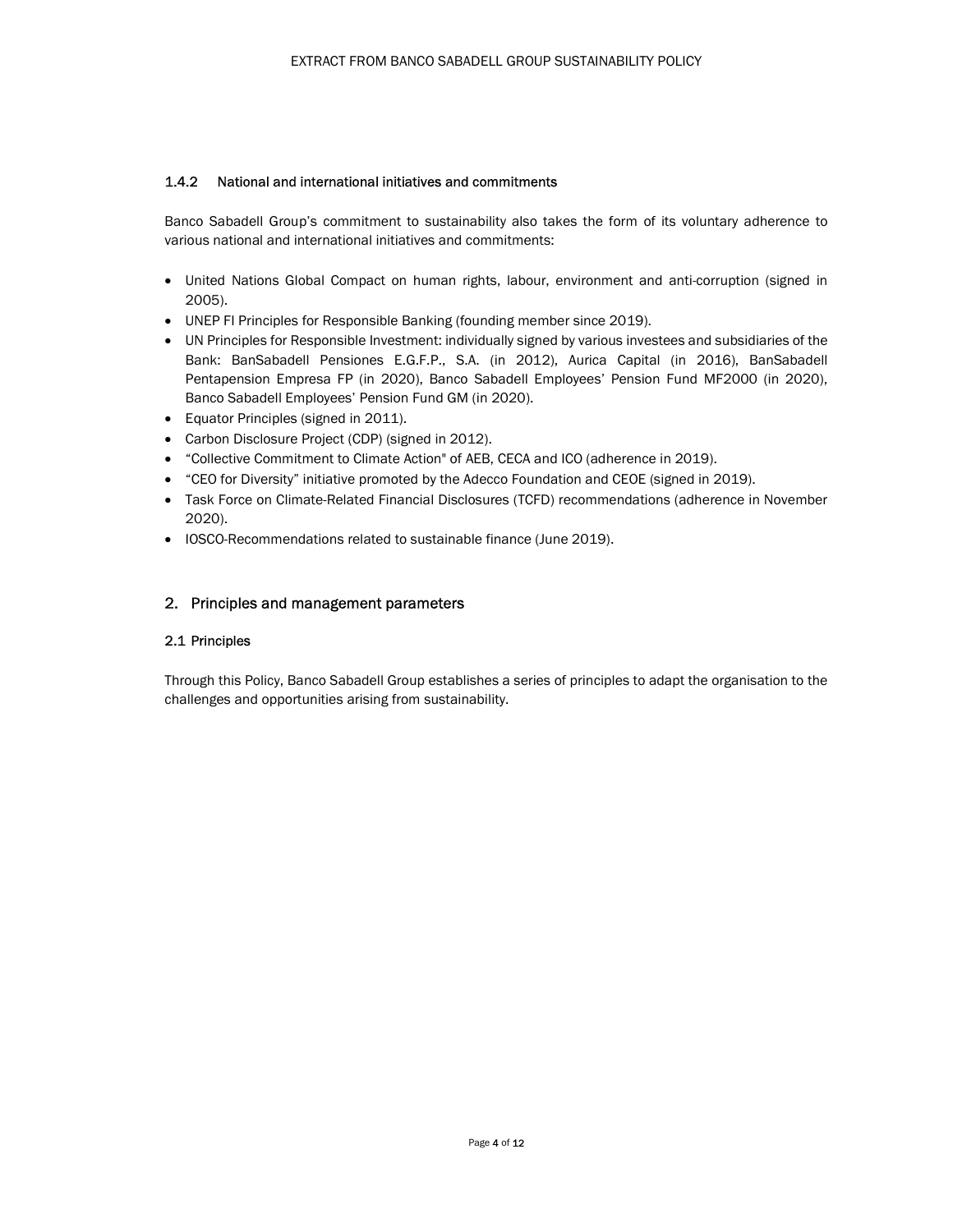



### Contribution to sustainable development

The Group determines the material sustainability issues for the performance of its activities and in relation to the expectations of its stakeholders, aligning itself with the Sustainable Development Goals (SDGs), choosing for this purpose some priority and additional SDGs.



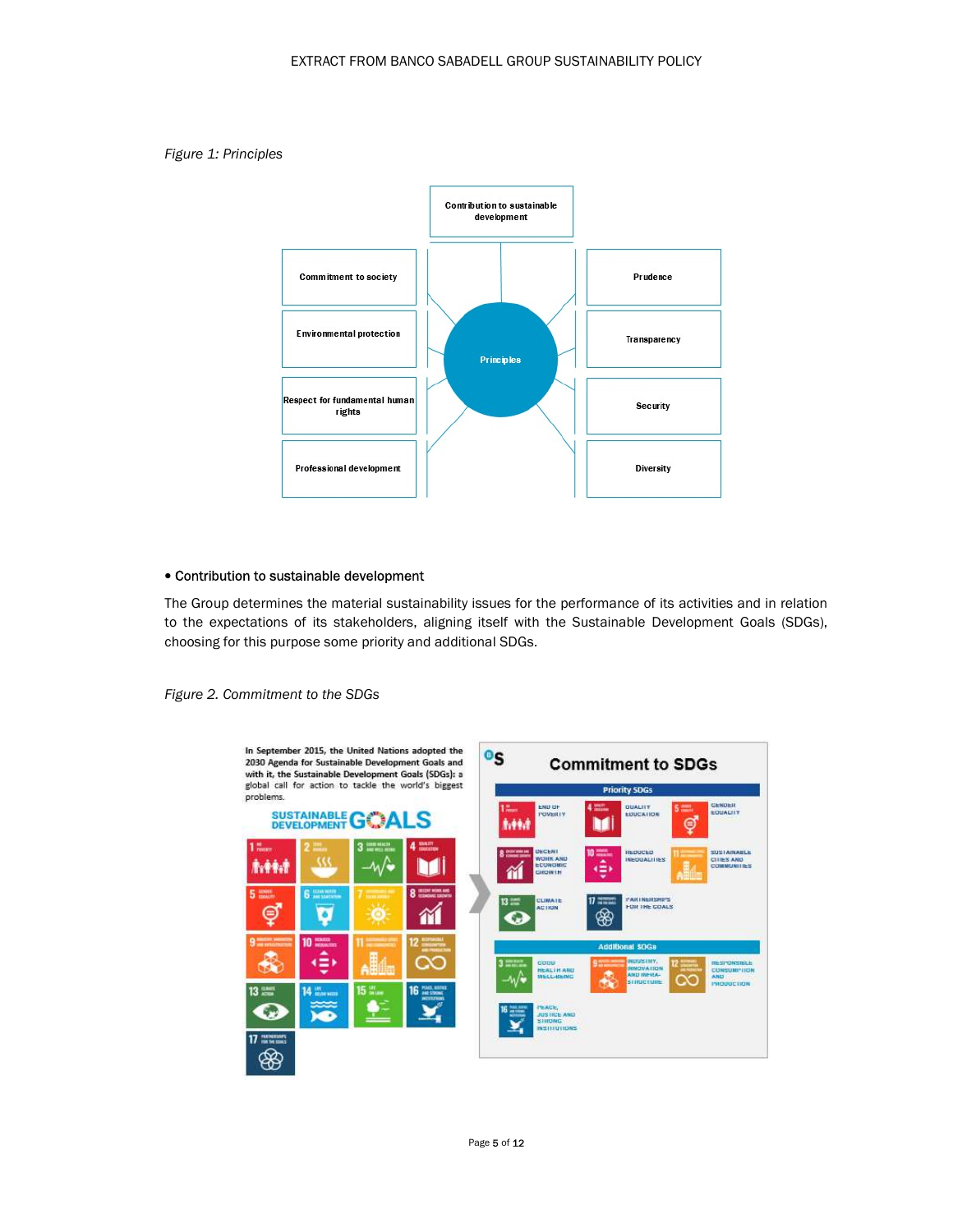### Prudence

Consistent with the principle of prudence that governs its activities, Banco Sabadell Group shall take into consideration the risks and opportunities in the area of sustainability in the various processes it carries out.

### • Transparency

The Group promotes information transparency and responsible, simple and close communication with all its stakeholders, in particular:

- It promotes clear, balanced, objective and transparent communication regarding its financial products and services.
- It ensures utmost transparency in the supplier tendering process, guaranteeing that the supplier tendering processes are aligned with the values of the GROUP'S CODE OF CONDUCT, available on the corporate website.
- It offers complete, clear and accurate information to all analysts, **investors and shareholders** through the various communication channels of the Group, which are published in the POLICY FOR COMMUNICATIONS AND CONTACT WITH SHAREHOLDERS, INVESTORS AND PROXY ADVISORS available on the corporate website.
- It bases its Tax Strategy on the principles of transparency, in accordance with current legislation. The Tax Strategy is available on the corporate website.

### Security

The Group promotes the well-being of its staff by fostering a healthy and sustainable working environment.

In addition, the Group maintains the highest standards of IT security and, to this end, promotes practices that maximise the security of its products and services as defined in the Group's Information Systems Security Policy.

### Diversity

The Group promotes diversity, equal opportunities and non-discrimination at the workplace on grounds of gender, race, age, ethnic origin, religion or any other circumstance within the Board of Directors of its parent company, Banco Sabadell, and within its subsidiaries, as well as among its employees.

Moreover, the Group promotes the integration of disabled people into the labour market through direct hiring or alliances with benchmark institutions specialised in the field of inclusion.

### Professional development

The Group promotes the professional development of all its employees based on meritocratic criteria in internal selection processes, and favours the attraction and retention of talent by offering training to cover the various profiles and groups.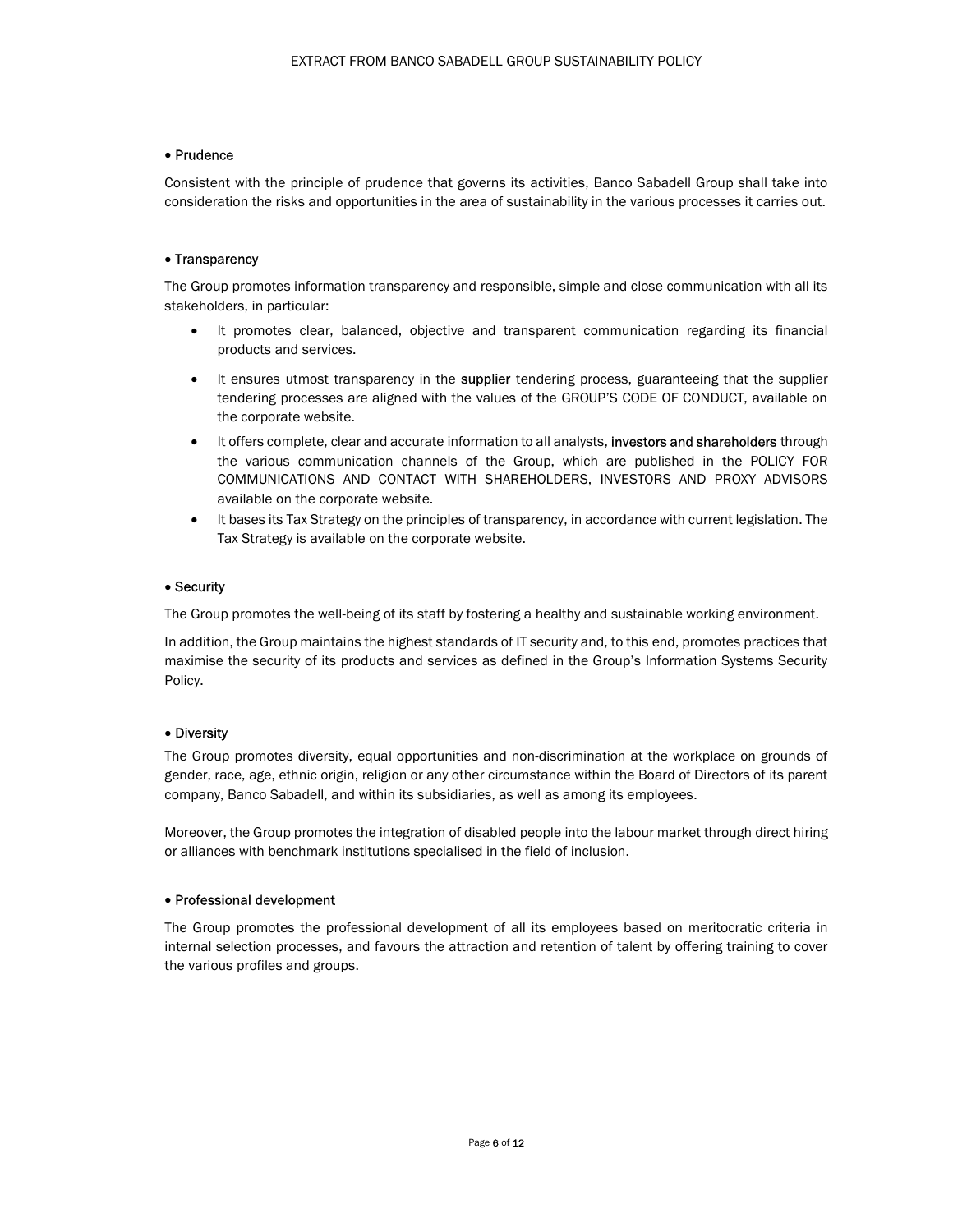### • Respect for fundamental human rights

The Group supports, respects and protects internationally recognised fundamental human rights in all the regions in which it operates, in accordance with the Universal Declaration of Human Rights, the United Nations Guiding Principles on Business and Human Rights, the OECD Guidelines for Multinational Enterprises and other internationally recognised codes.

In particular, the Group identifies, prevents and mitigates the negative impacts on human rights of its activities and processes, especially in the granting of loans to companies, in the human resources management model, in supplier contracting processes and in collaboration with organisations and institutions.

### Environmental protection

The Group seeks to prevent and mitigate the possible negative environmental and social impacts derived from its activities. For this purpose, it promotes management systems based on internationally accepted standards and on a philosophy of continuous improvement.

In relation to internal environmental management, the following commitments are undertaken:

- Comply with the legal and other requirements applicable to activities, products and services in the various regions in which the Group operates.
- Promote the continuous improvement of the management system to improve the environmental performance.
- Establish work guidelines and control mechanisms to ensure environmental protection and to prevent pollution at facilities and in internal operations.
- Disseminate these principles among employees and Group companies, and establish seamless communication channels with the various stakeholders as regards environmental matters.

### Commitment to society

The Group encourages projects that contribute to a sustainable society, in particular through:

- The financing of renewable energies and social housing management.
- Financial education initiatives to help young people make financial decisions and provide the appropriate knowledge for customers and consumers to make informed decisions.
- Corporate volunteer programmes and charitable initiatives.

### 2.2 Management parameters

The critical management parameters derived from the incorporation of sustainability into the activities and the business plan are indicated below.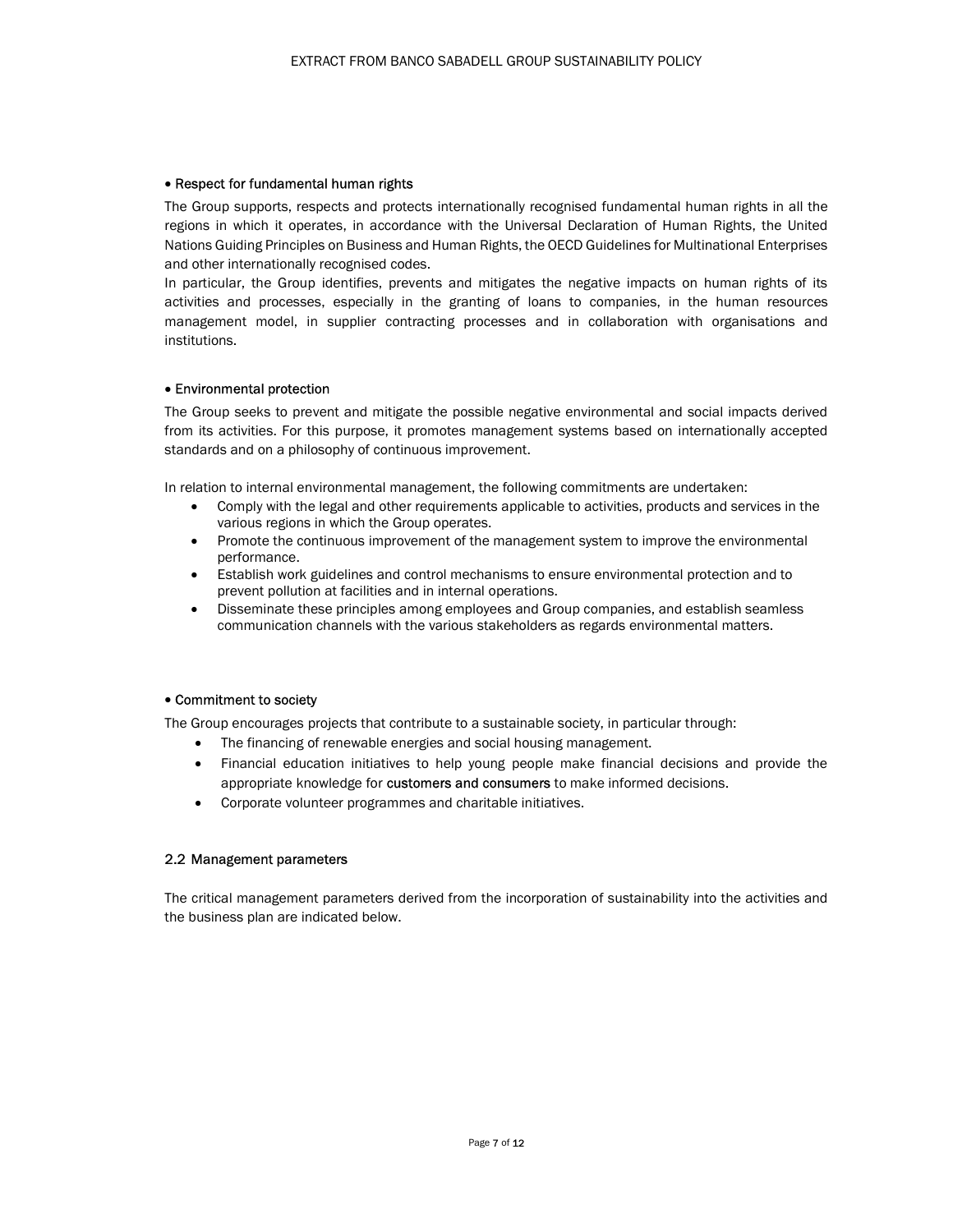



### 2.2.1 Include sustainability risks in the assessment, management and control processes

• Banco Sabadell Group shall take into account the risks in the area of sustainability in its assessment, management and control processes through the activities being carried out to achieve the objectives defined in the Sustainability Plan as a priority.

### 2.2.2 Develop the portfolio of the commercial offer through products and services that incorporate sustainability criteria into both financing and investment

- The Group promotes sustainable financing and investment to maximise the creation of value for society, supporting its customers in the transition process towards more sustainable business models and paying particular attention to the most vulnerable groups, so that they are not discriminated by this commercial offer.
- In its desire to contribute to sustainability, the Group promotes the design and/or distribution of products and services of an environmental and/or social nature to foster social and financial inclusion, contribute to environmental conservation and mitigate climate change.
- In order to ensure responsible lending and as a protection mechanism for users of financial services, the Group strengthens its information procedures on the products and services it offers, as well as on the assessment of the creditworthiness of borrowers.

### 2.2.3 Disclosure of sustainability actions

- Internally, the Group promotes communication plans and internal training to disseminate among its employees the most relevant principles or initiatives in the area of sustainability.
- The Group promotes transparency in the dissemination of information, adopting at all times responsible communication practices that avoid manipulation of information and protect integrity and honour, in accordance with the recommendations of the Good Governance Code for Listed Companies of the Spanish National Securities Market Commission (CNMV).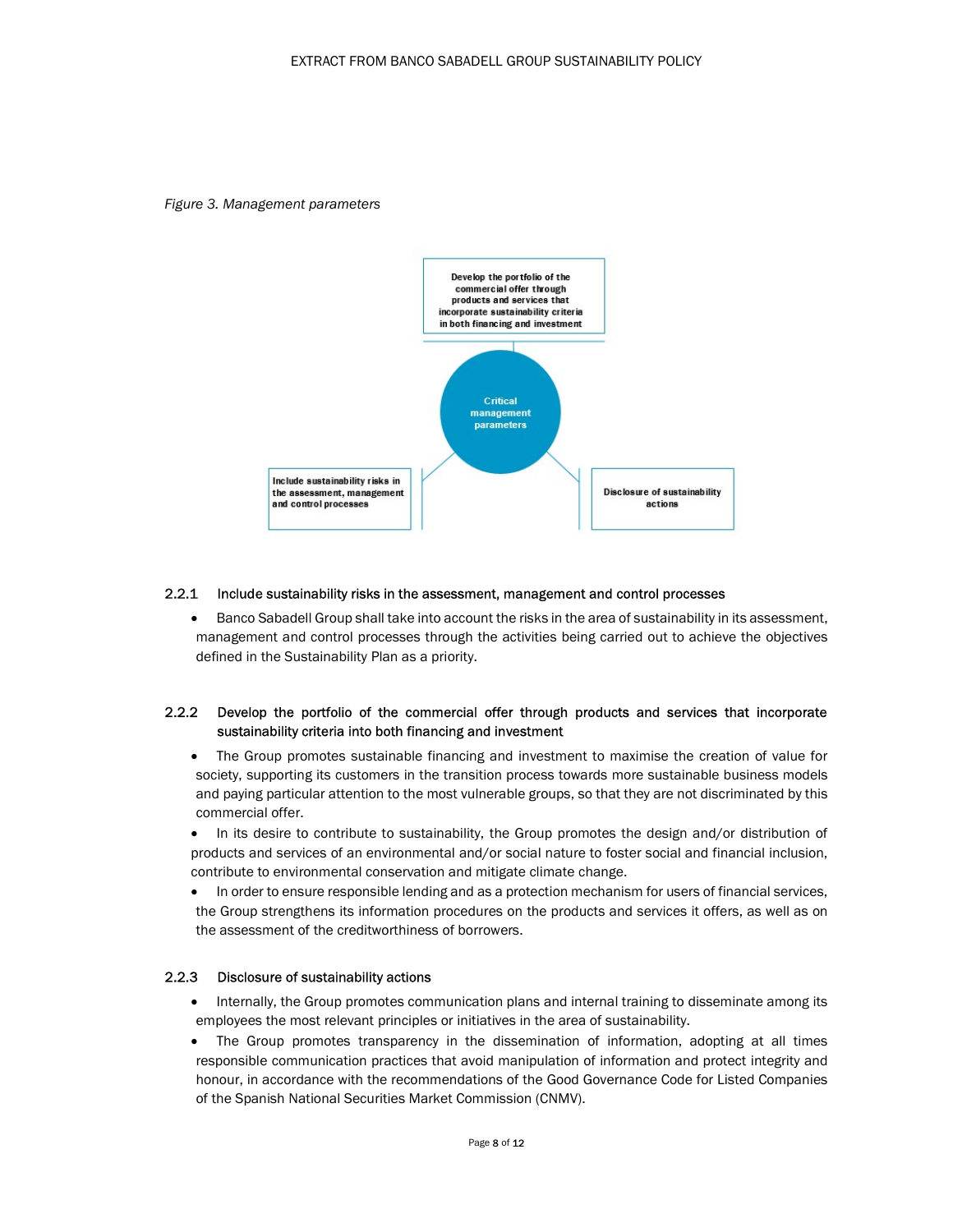- The Board of Directors of Banco Sabadell has adopted the recommendations of the TCFD model for the reporting and disclosure of its activities in terms of their climate change-related impacts, making this information public where appropriate.
- Banco Sabadell communicates all the actions it carries out in terms of ESG at the consolidated group level in the Non-Financial Disclosures Report, which complies with the general provisions published in Law 11/2018 on non-financial disclosures and diversity, and is submitted each year to the Annual General Meeting for approval.

### 3. Governance structure

Banco Sabadell Group places debate and decision-making in matters of sustainability at the highest level of its governance structure. Therefore, the various bodies related to this Policy and the responsibilities deriving therefrom are as follows:

### Governing body

### Board of Directors

This is the highest authority in setting the Group's business strategies and approving its policies, and is responsible for setting the principles, commitments and goals in the area of sustainability, as well as for integrating them into the Group's strategy. It is responsible for approving this Policy.

### Board Committees

• Strategy and Sustainability Committee

In the area of sustainability, the Committee shall have the following duties:

- Review the company's sustainability and environmental policies and report to the Board of Directors on potential amendments and regular updates to the sustainability strategy.
- Review the definition and amendment of policies on diversity and inclusion, human rights, equal opportunities and work-life balance and regularly assess its level of compliance.
- Review the Bank's strategy for social action and its sponsorship and patronage plans.
- Review the Non-Financial Disclosures Report prior to its revision by the Audit and Control Committee and its subsequent approval by the Board of Directors.
- Receive information relating to reports, documents or communications from external supervisory bodies within the scope of this Committee's competences.
- Supervise the risk identification, control and management model, as well as the opportunities in the area of sustainability including, where applicable, environmental and climate change-related risks.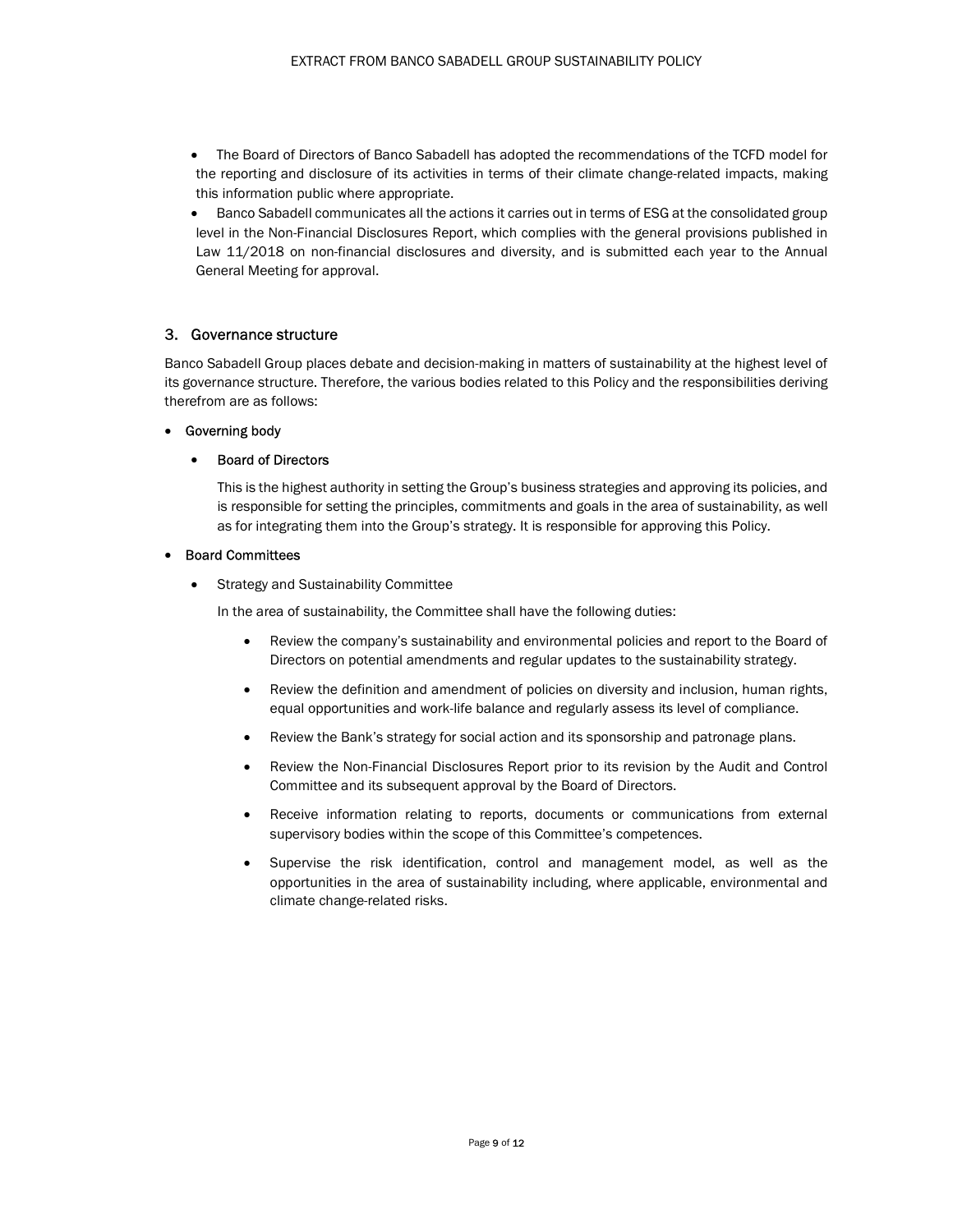- Audit and Control Committee
	- Oversee the process for preparing and submitting regulated financial and non-financial information and give recommendations or proposals to the Board of Directors, aimed at safeguarding its integrity, and report to the Board of Directors, prior to its publication, on the financial information and the directors' report, which include mandatory non-financial information that the Institution must regularly disclose.
	- When necessary and in coordination with the Board Risk Committee, oversee and assess the effectiveness of policies and internal risk management and control systems as a whole, covering the Institution's financial and non-financial risks, including operational, IT, legal, social, environmental, political and reputational risks or those related to corruption, and supervise that the main direct or indirect risks are reasonably identified, measured and controlled.
- Board Risk Committee
	- Coordinate with the Audit and Control Committee in relation to the latter's duties regarding the oversight and assessment of the effectiveness of policies and internal risk management and control systems as a whole, covering the Institution's financial and non-financial risks, including operational, IT, legal, social, environmental, political and reputational risks or those related to corruption, and supervise that the main direct or indirect risks are reasonably identified, measured and controlled.
- Remuneration Committee
	- Annually review the Remuneration Policy to ensure that it is aligned with the situation and the short-, medium- and long-term strategy of the Bank and with the market conditions and to assess if it contributes to the creation of long-term value and to an adequate risk management and control.
	- Assess the mechanisms and systems adopted to ensure that the remuneration scheme takes due account of all types of risks, levels of liquidity and capital and that the Remuneration Policy promotes and is consistent with adequate and effective risk management, and is in line with the Institution's business strategy, objectives, culture and corporate values, as well as the Bank's long-term interests.
	- Verify the information on remuneration contained in the various corporate documents, including the Non-Financial Disclosures Report.

### Internal committees

### Management Committee

This is the highest management body within the Group and it is responsible for all matters related to the development of the business in the various regions, as well as matters related to credit risk, those arising from financial planning and financial activity, those relating to organisation and human resources, technology and all other aspects related to ordinary business management. It monitors the progress of the Sustainability Plan on the basis of the Sustainability Committee's regular report.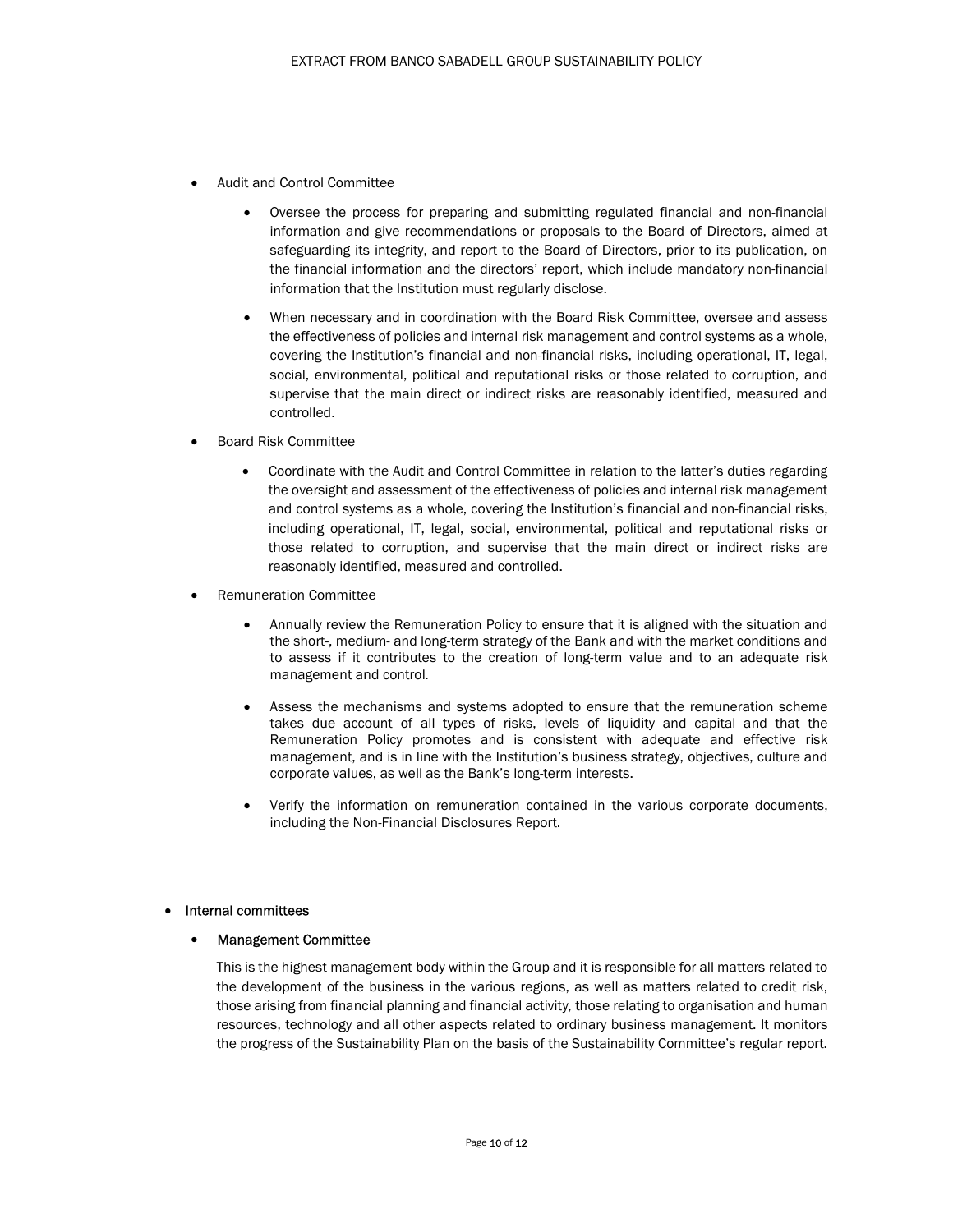### Sustainability Committee

It is the body responsible for establishing and promoting the Sustainability Plan and monitoring its execution, as well as defining and disclosing the general action principles related to sustainability and promoting the development of associated projects and initiatives, both nationally and internationally. It regularly reports to the Management Committee and to the Strategy and Sustainability Committee on the progress of the Plan and its initiatives. It is responsible for supervising and driving the Bank's environmental management system.

### Figure 4. Governance structure



### Glossary of abbreviations and acronyms

| Abbreviation<br>Acronym | Meaning                                             |
|-------------------------|-----------------------------------------------------|
| <b>ESG</b>              | Environmental, Social and Governance                |
| TCFD                    | Task Force on Climate-Related Financial Disclosures |